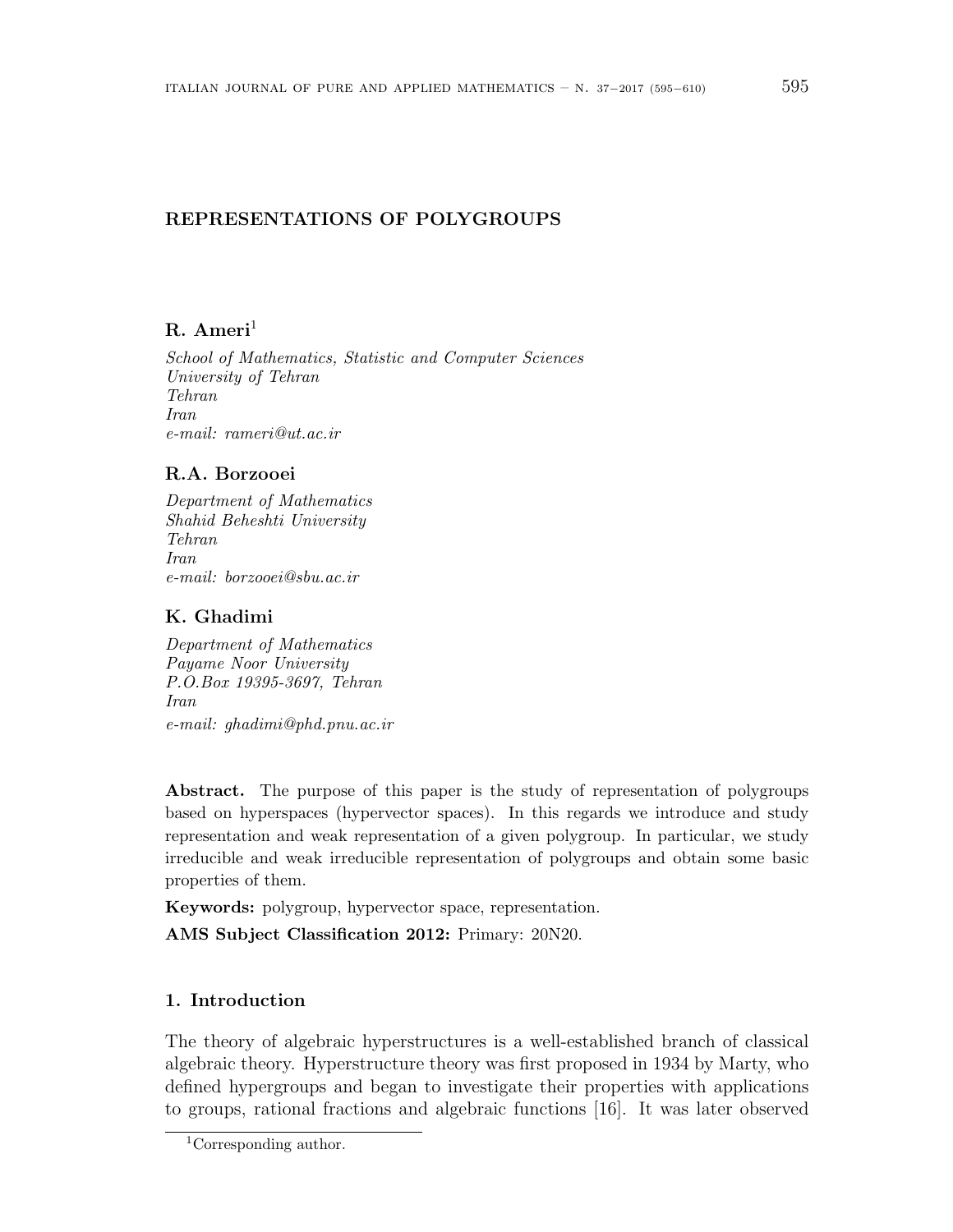that the theory of hyperstructures has many applications in both pure and applied sciences; for example, semi-hypergroups are the simplest algebraic hyperstructures that possess the properties of closure and associativity. The theory of hyperstructures has been widely reviewed (for more see [1]-[7], [12]-[15], [21]).

M.S. Tallini introduced the notion of hyperspaces (hypervector spaces) ([18], [19] and [20]) and studied basic properties of them. R. Ameri and O.R. Dehghan [2] introduced and studied dimension of hyperspaces and, in [17], M. Motameni et.al. studied hypermatrix. In this paper, we consider hyperspaces in the sense of Tallini to give a representation for a given polygroup. In this regards, we give representation and weak representation of a polygroups based on various categories of hyperspaces. Also, we discuss on irreducible and weak irreducible representations of a polygroup. Finally, we investigate the relationship between irreducible and decomposable representations and obtain some results.

#### **2. Preliminaries**

In this section we give some notions and results of hypergroups and hyperspaces, which we need to developing our paper.

**Definition 2.1.** Let *H* be a set. A map  $\cdot : H \times H \longrightarrow P_*(H)$  is called a hyperoperation or join operation, where  $P_*(H)$  is the set of all non-empty subsets of *H*. The join operation is extended to subsets of *H* in natural way, so that *A.B* is given by

$$
A.B = \bigcup \{a.b : a \in A \text{ and } b \in B\}.
$$

the notations *a.A* and *A.a* are used for  $\{a\}$ *.A* and *A.* $\{a\}$  respectively. Generally, the singleton  $\{a\}$  is identified by its element *a*.

**Definition 2.2.** [12] A hypergroup is a set *H* equipped with an associative hyperoperation  $\cdot : H \times H \to P_*(H)$  which satisfies the property  $x.H = H.x = H$ , for all  $x \in H$ . If the hyperoperation *i* is associative, then *H* is called a semihypergroup. In the above definition if *A, B*  $\subseteq$  *H* and *x*  $\in$  *H*, then we define

$$
A.B = \bigcup_{a \in A, b \in B} a.b, \ x.B = \{x\}.B, \ and \ A.x = A.\{x\}.
$$

A quasicanonical hypergroup, is a special kind of a hypergroup, that first time introduced and studied by Bonansinga and Corsini in [8, 9]. After that this kind of hypergroups studied by Comer [10, 11] as the name of polygroups.

**Definition 2.3.** [12, 14] A polygroup is a system  $\mathcal{P} = \langle P, ., e, ^{-1} \rangle$ , where  $e \in P$ , *−*1 is a unary operation on *P*, *.* maps *P × P* into nonempty subsets of *P*, and the following axioms hold for all  $x, y, z \in P$ :

 $(P_1)$   $(x,y).z = x.(y.z);$  $(P_2)$   $x.e = e.x = x;$ ( $P_3$ )  $x \in y.z$  implies  $y \in x.z^{-1}$  and  $z \in y^{-1}.x$ .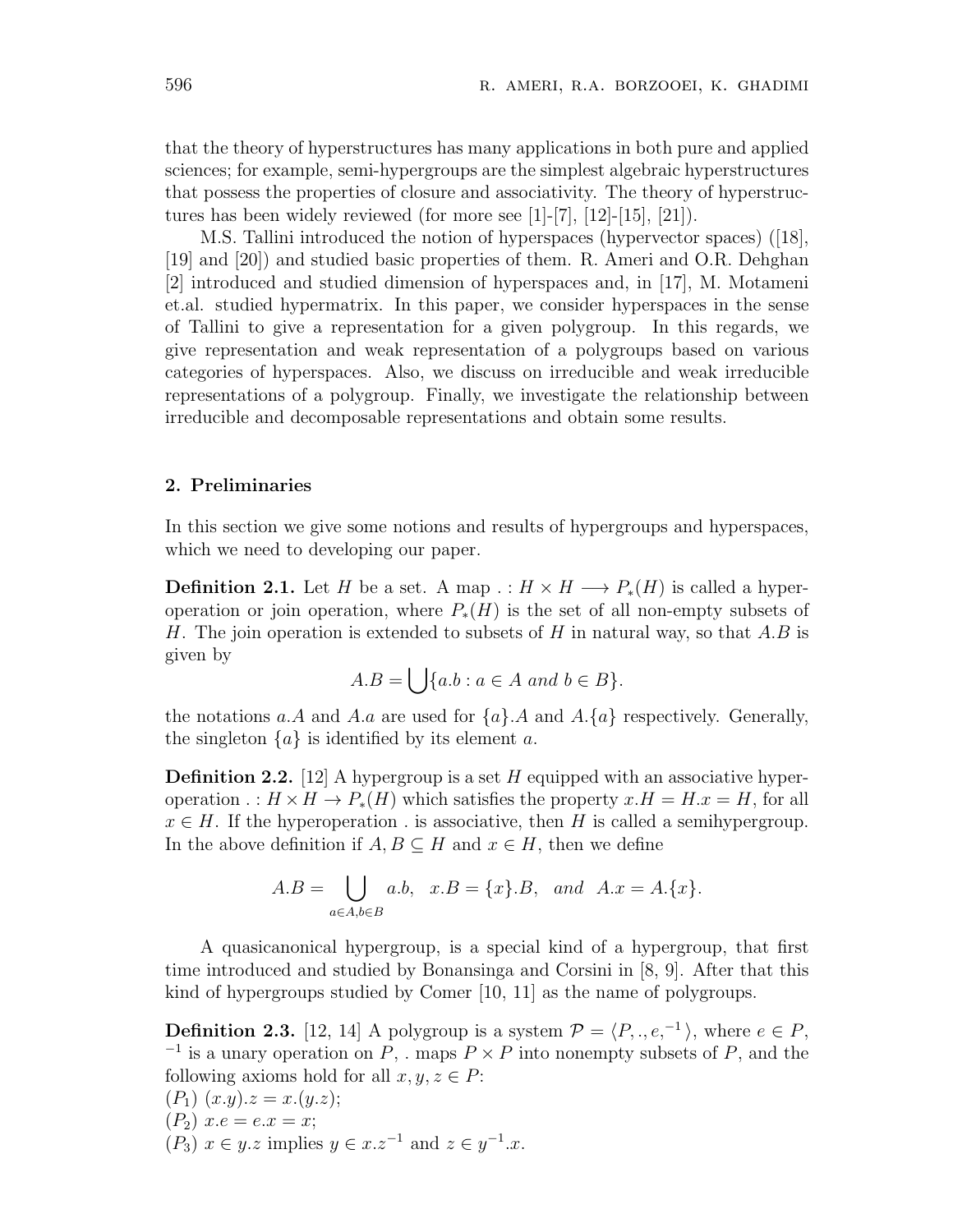The following elementary facts about polygroups follow easily from the axioms:  $e \in x \cdot x^{-1} \cap x^{-1} \cdot x$ ,  $e^{-1} = e$ ,  $(x^{-1})^{-1} = x$ , and  $(x \cdot y)^{-1} = y^{-1} \cdot x^{-1}$ , where  $A^{-1} = x$  ${a^{-1}} | a \in A$ . A polygroup in which every element has order 2 (i.e.,  $x^{-1} = x$  for all  $x$ ) is called symmetric. As in group theory it can be shown that a symmetric polygroup is commutative.

The concept of hyperspace, which is a generalization of the concept of ordinary vector space.

**Definition 2.4.** [18] Let K be a field and  $(V, +)$  be an abelian group. We define a hyperspace over K to be the quadrupled  $(V, +, \circ, K)$ , where  $\circ$  is a mapping

$$
\circ: K \times V \longrightarrow P_*(V),
$$

such that the following conditions hold:

 $(H_1)$   $\forall$  *a* ∈ *K*,  $\forall$  *x*,  $y \in V$ , *a*  $\circ$   $(x + y) \subseteq a \circ x + a \circ y$ , right distributive law;  $(H_2)$   $\forall$  *a*, *b* ∈ *K*,  $\forall$  *x* ∈ *V*,  $(a + b) \circ x \subseteq a \circ x + b \circ x$ , left distributive law;  $(H_3) \forall a, b \in K, \forall x \in V, a \circ (b \circ x) = (ab) \circ x$ , associative law;  $(H_4) \ \forall \ a \in K, \ \forall \ x \in V, \ a \circ (-x) = (-a) \circ x = -(a \circ x);$  $(H_5)$   $\forall x \in V, x \in 1 \circ x.$ 

### **Remark 2.5.**

- (i) In the right hand side of  $(H_1)$  the sum is meant in the sense of Frobenius, that is we consider the set of all sums of an element of  $a \circ x$  with an element of  $a \circ y$ . Similarly we have in  $(H_2)$ .
- (ii) We say that  $(V, +, \circ, K)$  is anti-left distributive, if

$$
\forall a, b \in K, \ \forall x \in V, \ (a+b) \circ x \supseteq a \circ x + b \circ x,
$$

and strongly left distributive, if

$$
\forall a, b \in K, \ \forall x \in V, \ (a+b) \circ x = a \circ x + b \circ x,
$$

In a similar way we define the anti-right distributive and strongly right distributive hyperspaces, respectively. *V* is called strongly distributive if it is both strongly left and strongly right distributive.

(iii) The left hand side of  $(H_3)$  means the set-theoretical union of all the sets  $a \circ y$ , where *y* runs over the set  $b \circ x$ , i.e.,

$$
a \circ (b \circ x) = \bigcup_{y \in b \circ x} a \circ y.
$$

(*iv*) Let  $\Omega_V = 0 \circ 0_V$ , where  $0_V$  is the zero of  $(V, +)$ , In [18] it is shown if V is either strongly right or left distributive, then  $\Omega_V$  is a subgroup of  $(V, +)$ .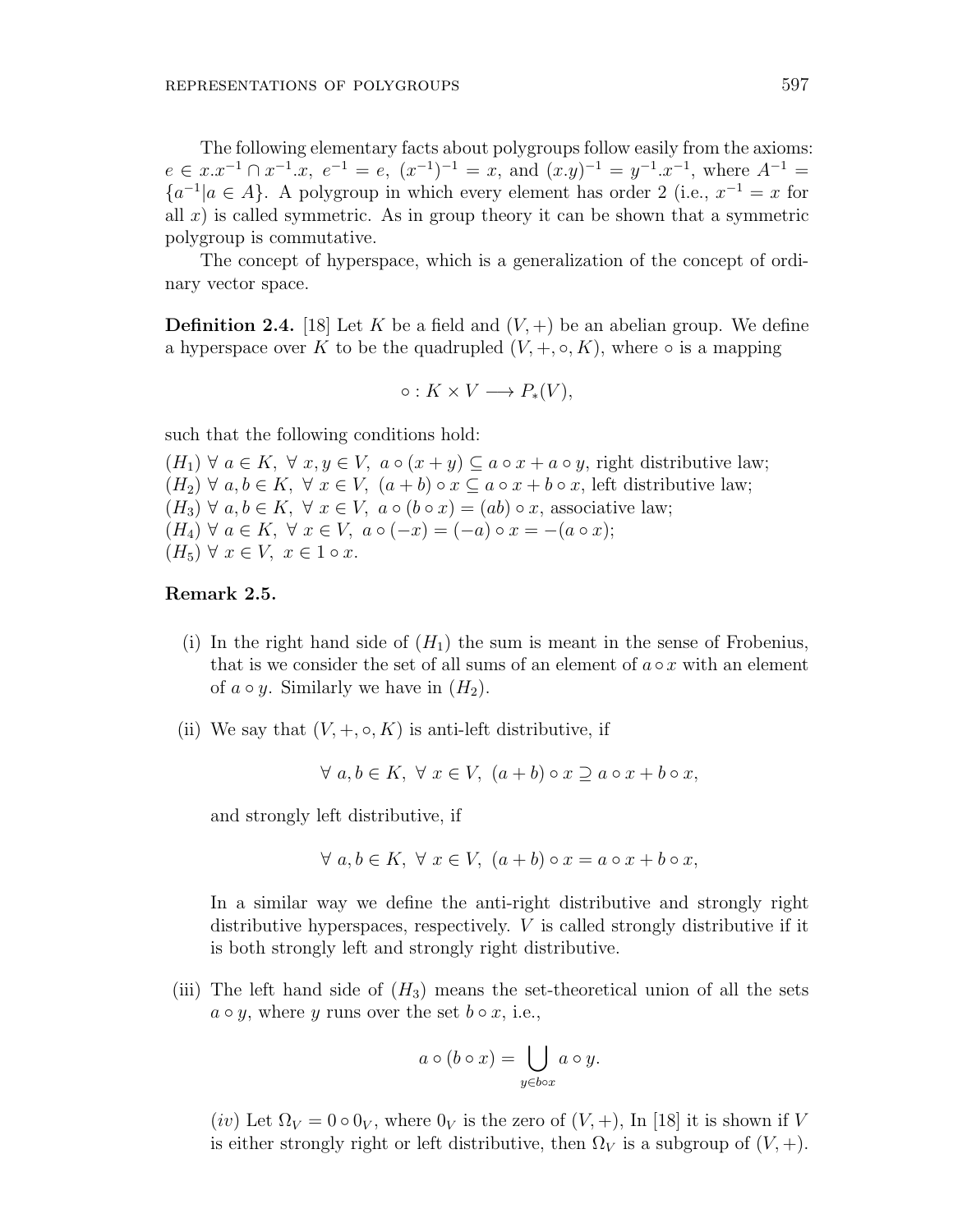**Example 2.6.** [2] Consider abelian group  $(\mathbb{R}^2, +)$ . Define hyper-compositions:

$$
\begin{cases} \circ : \mathbb{R} \times \mathbb{R}^2 \longrightarrow P_*(\mathbb{R}^2) \\ a \circ (x, y) = ax \times \mathbb{R} \end{cases}
$$

and

$$
\begin{cases} \diamond : \mathbb{R} \times \mathbb{R}^2 \longrightarrow P_*(\mathbb{R}^2) \\ a \diamond (x, y) = \mathbb{R} \times ay. \end{cases}
$$

Then  $(\mathbb{R}^2, +, \circ, \mathbb{R})$  and  $(\mathbb{R}^2, +, \circ, \mathbb{R})$  are a strongly distributive hyperspaces.

**Example 2.7.** [2] Let  $(V, +, \ldots, K)$  be a classical vector space and P be a subspace of *V* . Define the hyper-composition:

$$
\begin{cases} \circ: K \times V \longrightarrow P_*(V) \\ a \circ x = a.x + P. \end{cases}
$$

Then it is easy to verify that  $(V, +, \circ, K)$  is a strongly distributive hyperspace.

**Example 2.8.** [18] In  $(\mathbb{R}^2, +)$  define the hyper-composition  $\circ$  as follows:

$$
\forall a \in \mathbb{R}, \forall x \in \mathbb{R}^2 : a \circ x = \begin{cases} \text{ line } \text{ox} & \text{if } x \neq 0_V, \\ \{0_V\} & \text{if } x = 0_V, \end{cases}
$$

where  $0_V = (0, 0)$ . Then  $(\mathbb{R}^2, +, \circ, \mathbb{R})$  is a strongly left, but not right distributive hyperspace.

**Proposition 2.9.** [18] *Every strongly right distributive hyperspace is strongly left distributive hyperspace. Let*  $(V, +)$  *be an abelian group,*  $\Omega$  *a subgroup of*  $V$  *and*  $K$  *a field such that*  $W = V/\Omega$  *is a classical vector space over a field*  $K$ *. If*  $p: V \longrightarrow W$ *is the canonical projection of*  $(V,+)$  *onto*  $(W,+)$  *and set:* 

$$
\begin{cases} \circ: K \times V \longrightarrow P_*(V) \\ a \circ x = p^{-1}(a.p(x)). \end{cases}
$$

*Then*  $(V, +, \circ, K)$  *is a strongly distributive hyperspace over a field K. Moreover every strongly distributive hyperspace can be obtained in such a way.*

**Proposition 2.10.** [18] *If*  $(V, +, \circ, K)$  *is a left distributive hyperspace, then for*  $all \ a \in K, \ and \ x \in V:$ 

- (i)  $0 \circ x$  *is a subgroup of*  $(V, +)$ ;
- (ii)  $\Omega_V$  *is a subgroup of*  $(V, +)$ *;*
- $(iii)$   $a \circ 0_V = \Omega_V = a \circ \Omega_V$ ;
- $(iv)$   $\Omega_V \subset 0 \circ x$ ;
- $(x)$   $x \in 0 \circ x \Longleftrightarrow 1 \circ x = 0 \circ x \Longleftrightarrow a \circ x = 0 \circ x.$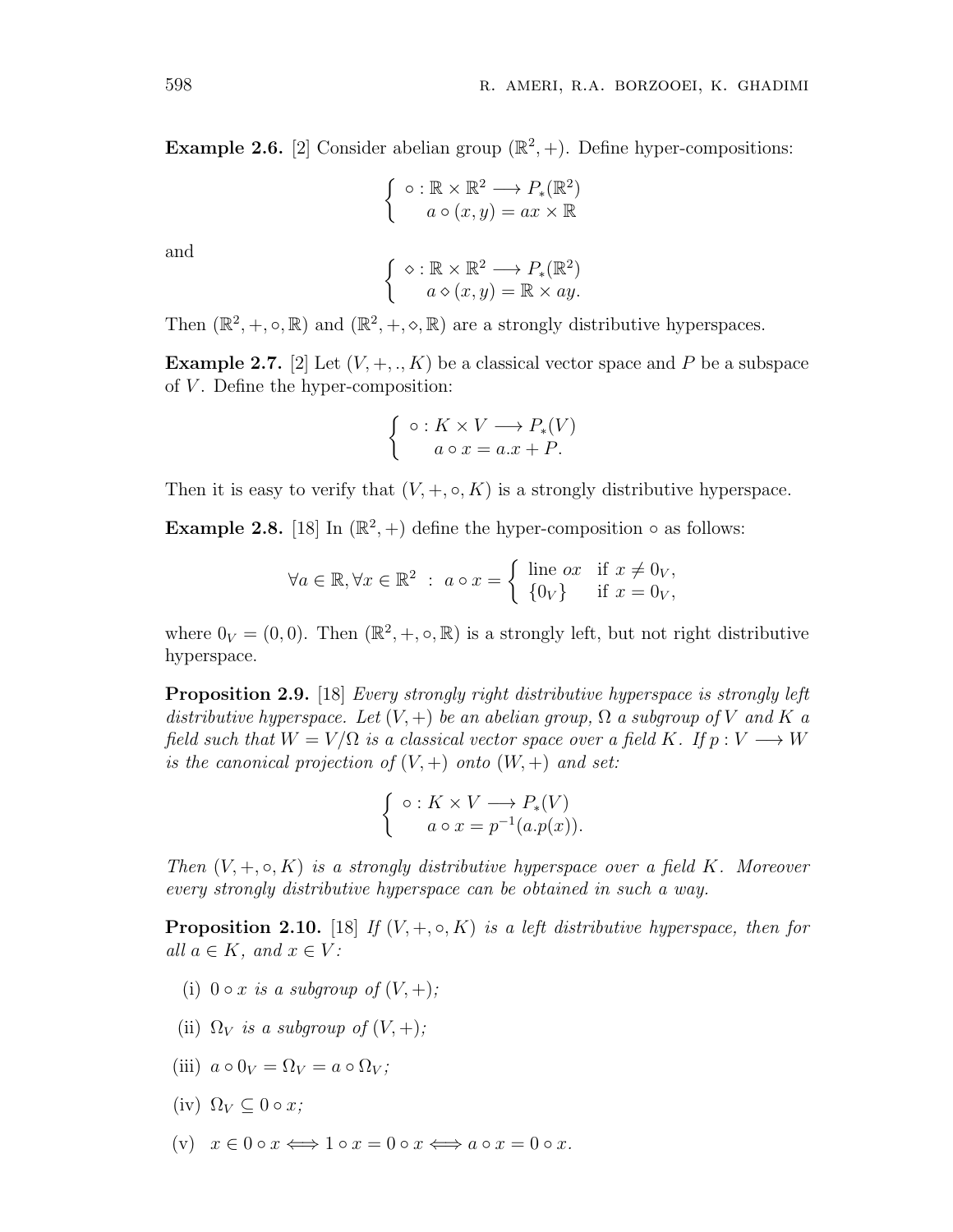**Remark 2.11.** Let  $(V, +, \circ, K)$  be a hyperspace and W be a subhyperspace of V. Consider the quotient abelian group  $(V/W, +)$ . Define the rule:

$$
\begin{cases}\n* : K \times V/W \longrightarrow P_*(V/W) \\
(a, x + W) \longmapsto a \circ x + W.\n\end{cases}
$$

Then it is easy to verify that  $(V/W, +, *, K)$  is a hyperspace over a field K and it is called the quotient hyperspace of *V* over *W*.

**Definition 2.12.** [2] Let *V* be a hyperspace over a field *K*. A nonempty subset *W* of *V* is called a subhyperspace if *W* is itself a hyperspace with the hyperoperation on *V* , i.e.,

 $W \neq \emptyset$ ,  $W - W \subseteq W$ ,  $\forall a \in K$ ,  $a \circ W \subseteq W$ .

In this case we write  $W \leq V$ .

**Definition 2.13.** [2] Let *V* be a hyperspace over a field *K*. If *W* is a nonempty subset of  $V$ , then the linear span of  $W$  is defined by

$$
L(W) = \{ t \in V : t \in \sum_{i=1}^{n} a_i \circ w_i, a_i \in K, w_i \in W, n \in \mathbb{N} \}
$$
  
= 
$$
\{ t_1 + t_2 + \dots + t_n : t_i \in a_i \circ w_i, a_i \in K, w_i \in W, n \in \mathbb{N} \}.
$$

**Lemma 2.14.**  $[2] L(W)$  *is the smallest subhyperspace of V containing W.* 

**Definition 2.15.** [2] Let *V* be a hyperspace over a field *K*. A subset *W* of *V* is called linearly independent if for every vectors  $v_1, v_2, ..., v_n$  in  $W, c_1, c_2, ..., c_n \in K$ , and  $0_V \in c_1 \circ v_1 + \ldots + c_n \circ v_n$ , implies that  $c_1 = c_2 = \ldots = c_n = 0$ . A subset *W* of *V* is called linearly dependent if it is not linearly independent.

**Definition 2.16.** [2] Let *V* be a hyperspace over a field *K*. A basis for *V* is a linearly independent subset of *V* such that span *V* . We say that *V* has finite dimensional if it has a finite basis.

**Definition 2.17.** [2] Let *V* and *W* be two hyperspaces over a field *K*. A mapping  $T: V \longrightarrow W$  is called

- (i) weak linear transformation iff  $T(x+y) = T(x) + T(y)$  and  $T(a \circ x) \cap a \circ T(x) \neq \emptyset$ , for all  $x, y \in V$ ,  $a \in K$ .
- (ii) linear transformation iff  $T(x + y) = T(x) + T(y)$  and  $T(a \circ x) \subseteq a \circ T(x)$ , for all  $x, y \in V$ ,  $a \in K$ .
- (iii) strong linear transformation iff  $T(x + y) = T(x) + T(y)$  and  $T(a \circ x) = a \circ T(x)$ , for all  $x, y \in V$ ,  $a \in K$ .

A (resp. weak, strong) linear isomorphism is defined as usual. If  $T: V \longrightarrow W$ is a (resp. weak, strong) linear isomorphism, then it is denoted by (resp.  $V \cong_w W$ , *V*  $\cong$ <sub>*s*</sub> *W*) *V*  $\cong$  *W*.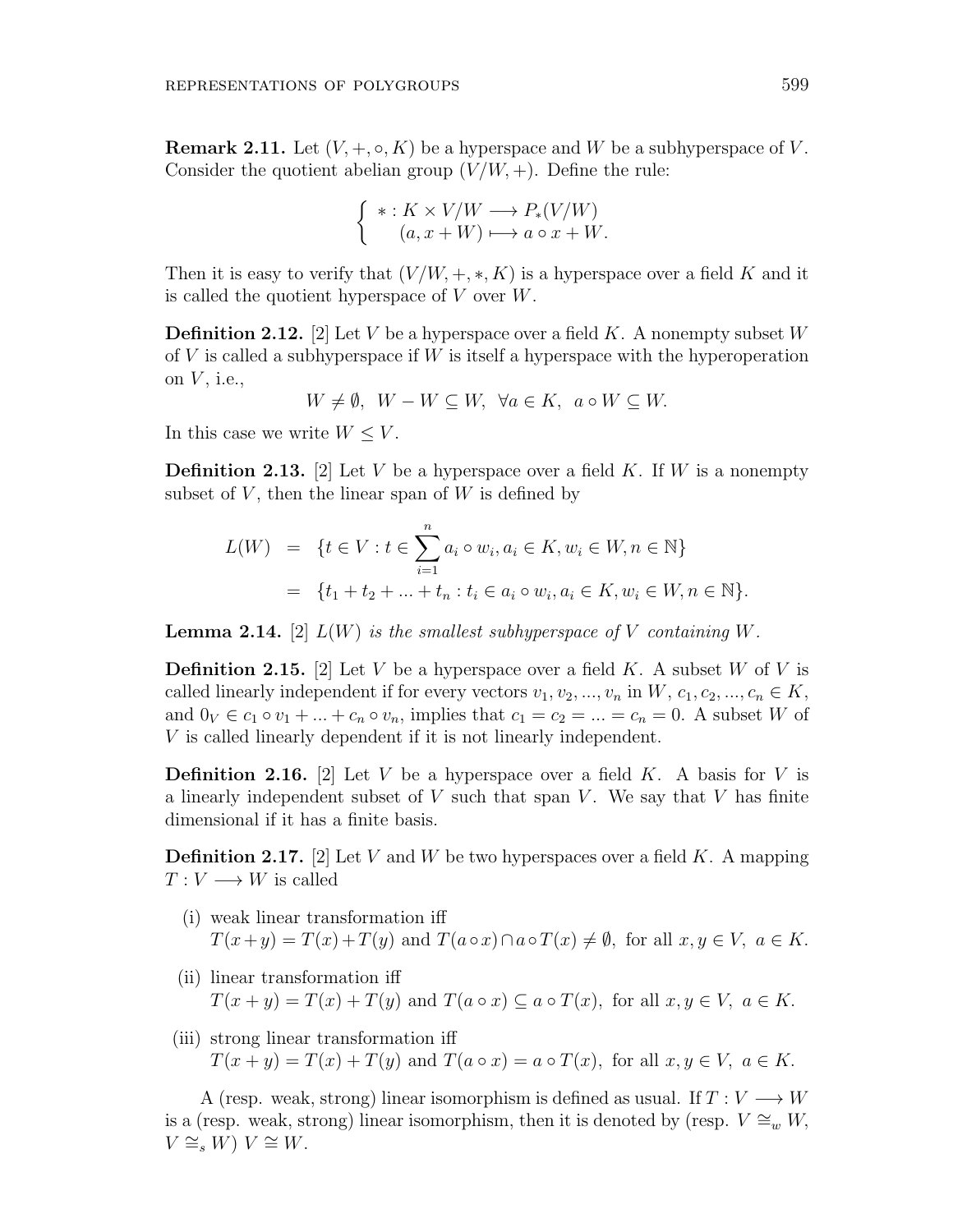**Definition 2.18.** [2] Let *V* and *W* be two hyperspaces over a field *K* and *T* :  $V \rightarrow W$  be a linear transformation. The kernel and image of *T* are denoted by *kerT* and *ImT*, respectively, are defined by

$$
ker T = \{ x \in V \mid T(x) \in \Omega_W \},
$$

and

$$
Im T = \{y \in W \mid y = T(x) \text{ for some } x \in V\}.
$$

**Proposition 2.19.** [2] *Let*  $T: V \to W$  *be a strong linear transformation.* 

- (i) If  $Z$  *is a subhyperspace of*  $V$ *, then the image of*  $Z$ *,*  $T(Z)$  *is a subhyperspace of W. In particular ImT is a subhyperspace of W.*
- (ii) If *L* be a subhyperspace of *W*, then the preimage of *L*,  $T^{-1}(L)$  is a subhy*perspace of V containing kerT.*

**Proposition 2.20.** [2] *Let V and W be strongly left distributive hyperspaces over a field*  $K$ , and  $T: V \to W$  be a linear transformation. Then kerT is a subhyperspace *of V. Moreover*,  $\Omega_V \subset \text{ker}T$ *.* 

**Proposition 2.21.** [2] *Let V and W be strongly left distributive hyperspaces over a field K, and*  $T: V \to W$  *be a linear transformation. Then* 

$$
V/ker T \cong T(V)/\Omega_W,
$$

*Moreover if T is onto, then*

$$
V/ker T \cong W/\Omega_W.
$$

**Corollary 2.22.** [2] *Let V be a strongly left distributive hyperspace over a field K,* and let  $B = \{x_1, ..., x_n\}$  be a basis for V. Then  $V/0 \circ \omega \cong K^n$ , where  $\omega = \sum_{i=1}^n x_i$ .

**Proposition 2.23.** Let  $(V, +, \circ, K)$  be a strongly left distributive hyperspace over *a* field *K*. If  $T: V \longrightarrow V$  be a linear transformation such that  $T(0) = 0$ , and  $(-T)(\alpha) = T(-\alpha)$ *. We define*  $l(V) = \{T | T \text{ is invertible}\}$  and the operation + *as follows:*

$$
(T+U)(\alpha) = T(\alpha) + U(\alpha),
$$

*Also, we define the external composition as*

$$
(a \circ T)(\alpha) = a \circ T(\alpha).
$$

*Then*  $(l(V), +, \circ, K)$  *as defined above is a vector space over a field K.* 

**Proof.** The external composition *◦* is defined as follows:

$$
\circ: K \times l(V) \longrightarrow l(V)
$$
  

$$
(a,T) \longmapsto a \circ T.
$$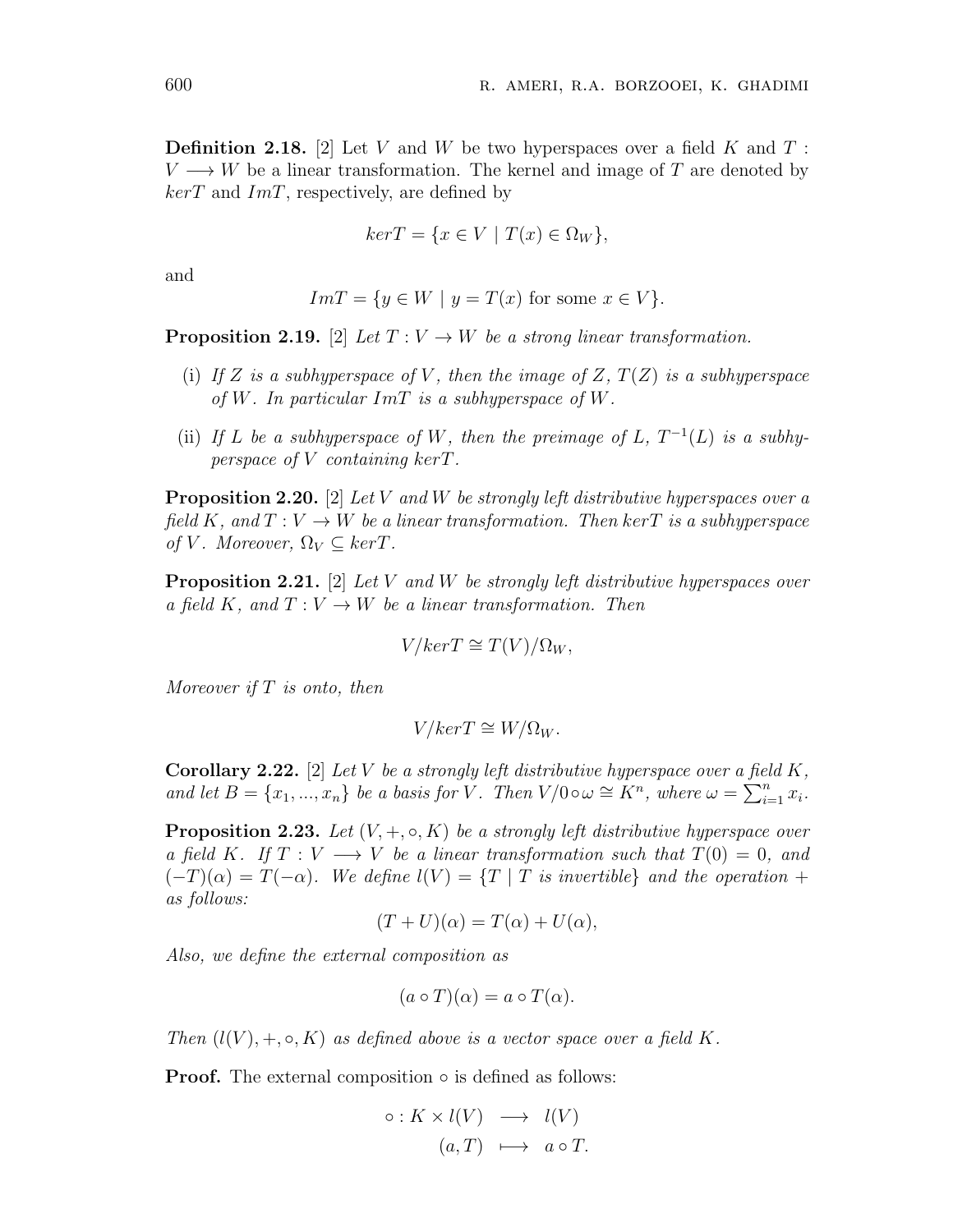First, we show that  $(l(V),+)$  is an abelian group. Let T, U, and Z be three linear transformations that belong to  $l(V)$ . Then

$$
(T + (U + Z))(\alpha) = T(\alpha) + (U + Z)(\alpha)
$$
  
=  $T(\alpha) + (U(\alpha) + Z(\alpha))$   
=  $(T(\alpha) + U(\alpha)) + Z(\alpha)$ , since V is hyperspace  
=  $((T + U) + Z)(\alpha)$ .

Also,

$$
(T+U)(\alpha) = T(\alpha) + U(\alpha) = U(\alpha) + T(\alpha) = (U+T)(\alpha).
$$

Thus associativity and commutativity is hold. We consider the transformation  $0: V \longrightarrow 0$  as a 0 for the group and  $1_V: V \longrightarrow V$  as the identity. Then there exists a unique inverse (*−T*) such that

$$
(T + (-T))(\alpha) = T(\alpha) + (-T)(\alpha)
$$
  
=  $T(\alpha) + T(-\alpha)$   
=  $T(\alpha + (-\alpha))$   
=  $T(0)$   
= 0.

Therefore,  $(l(V), +)$  is an abelian group.

Now, we check that  $I(V)$  is a vector space. Let  $a, b \in K$  and  $T, U \in I(V)$ . Then we have

- $(1)$   $(a \circ (T + U))(\alpha) = a \circ (T + U)(\alpha) = (a \circ T(\alpha)) + (a \circ U(\alpha)),$
- $(2) ((a + b) \circ T)(\alpha) = (a \circ T(\alpha)) + (b \circ T(\alpha)).$

The other conditions will be obtained immediately. Therefore,  $(l(V), +, \circ, K)$  is a vector space.

The composition  $S \odot T : V \longrightarrow V$  of linear transformations  $T : V \longrightarrow V$  and  $S: V \longrightarrow V$  is defined as follows:

$$
(S \odot T)(x) = ST(x) = S(T(x)).
$$

**Proposition 2.24.** *Let*  $(V, +, \circ, K)$  *be a hyperspace over a field*  $K$ *. Then*  $(l(V), \circ)$ *is a group.*

**Proof.** First, we show that  $l(V)$  is an associative. Let  $T, U$ , and  $Z$  be three linear transformations that belong to  $l(V)$ . Then

$$
T \odot (U \odot Z))(\alpha) = T(U \odot Z)(\alpha) = T(U(Z(\alpha))),
$$

Also,

$$
(T \odot U) \odot Z)(\alpha) = (T \odot U)(Z(\alpha)) = T(U(Z(\alpha))).
$$

Therefore  $T \odot (U \odot Z) = (T \odot U) \odot Z$ . Also,

$$
\exists 1_V \in l(V); \ \forall T \in l(V), \ T \odot 1_V = 1_V \odot T = T,
$$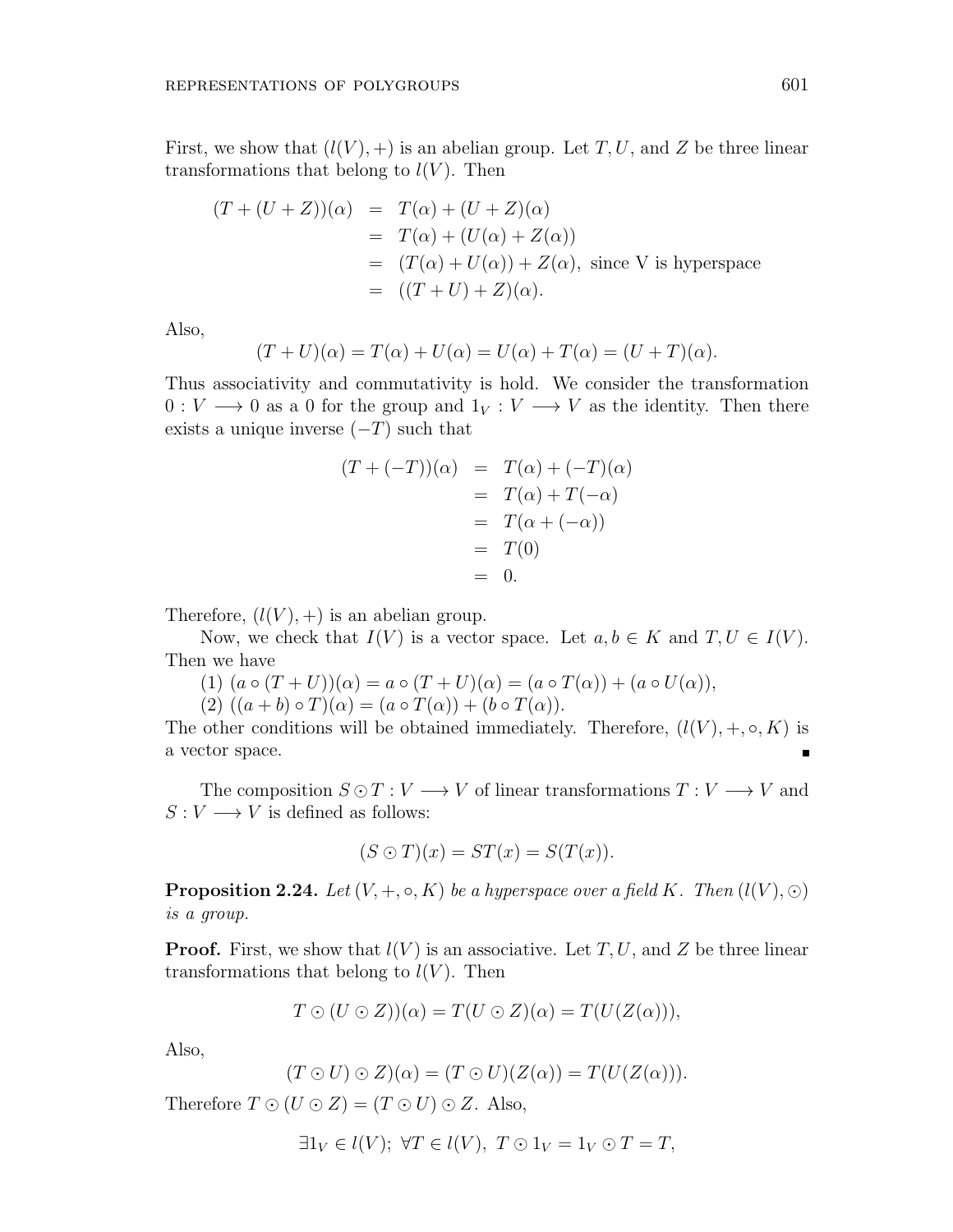$\blacksquare$ 

and

$$
\forall T \in l(V), \ \exists T^{-1} \in l(V); \ T \odot T^{-1} = T^{-1} \odot T = 1_V.
$$

Thus  $(l(V), \odot)$  is a group.

Suppose dim  $V = n$ ,  $K = \mathbb{R}$ ,  $M_n(\mathbb{R}) = \{n \times n \text{ matrices with entries in } \mathbb{R}\},\$ and  $GL_n(\mathbb{R}) = \{A \in M_n(\mathbb{R}) \mid A \text{ is invertible}\}\.$  Then  $l(V) \cong GL_n(\mathbb{R})$  (for more details see [17]).

**Definition 2.25.** Let *V* and *W* be two hyperspaces over a field *K*. A multivalued linear transformation  $(MLT)$ ,  $T: V \longrightarrow P_*(W)$  is a mapping such that, for all  $x, y \in V$  and  $a \in K$ ,

- (1)  $T(x + y)$  ⊂  $T(x) + T(y)$ ;
- $(T(2)$   $T(a \circ x) \subseteq a \circ T(x);$
- (3)  $T(-a) = -T(a)$ .

#### **Remark 2.26.**

- (i) In Definition 2.25 (1) and (2), if the equality holds, then *T* is called a strong multivalued linear transformation (*SMLT*).
- (ii) In Definition 2.25, if we use the all conditions of "=" and "*⊆*" we can find three types of *SMLT*. Here we consider only inclusion and equality cases.
- (iii) If *T* is a  $MLT$ , then  $0 \in T(x)$ . Since  $T(x) \neq \emptyset$ , so there exists  $y \in T(x)$ ;  $0 = y - y \in T(x) - T(x) = T(x) + T(-x) = T(x + (-x)) = T(x - x) = T(0).$

**Definition 2.27.** [1] Let *V* and *W* be two hyperspaces over a field *K* and *T* :  $V \longrightarrow P_*(W)$  be a *SMLT*. Then multivalued kernel and multivalued image of *T*, denoted by *KerT* and *ImT*, respectively, are defined as follows:

$$
\overline{Ker}T = \{ x \in V \mid 0_W \in T(x) \},
$$

and

$$
\overline{Im}T = \{ y \in W \mid y \in T(x) \text{ for some } x \in V \}.
$$

#### **Remark 2.28.**

- (i) Note that  $\overline{Ker}T \neq \emptyset$ , by Remark 2.26(iii).
- (ii) For hyperspaces *V* and *W* over a field *K*, by  $Hom_K(V, W)$  and  $Hom_K^s(V, W)$ , we mean the set of all *MLT* and *SMLT*, respectively and sometimes we use morphism instead multivalued linear transformation, respectively.

In the following, we briefly introduced the categories of hyperspaces and study the relationship between monomorphism, epimorphism, isomorphism and monic, epic and iso objects in this category.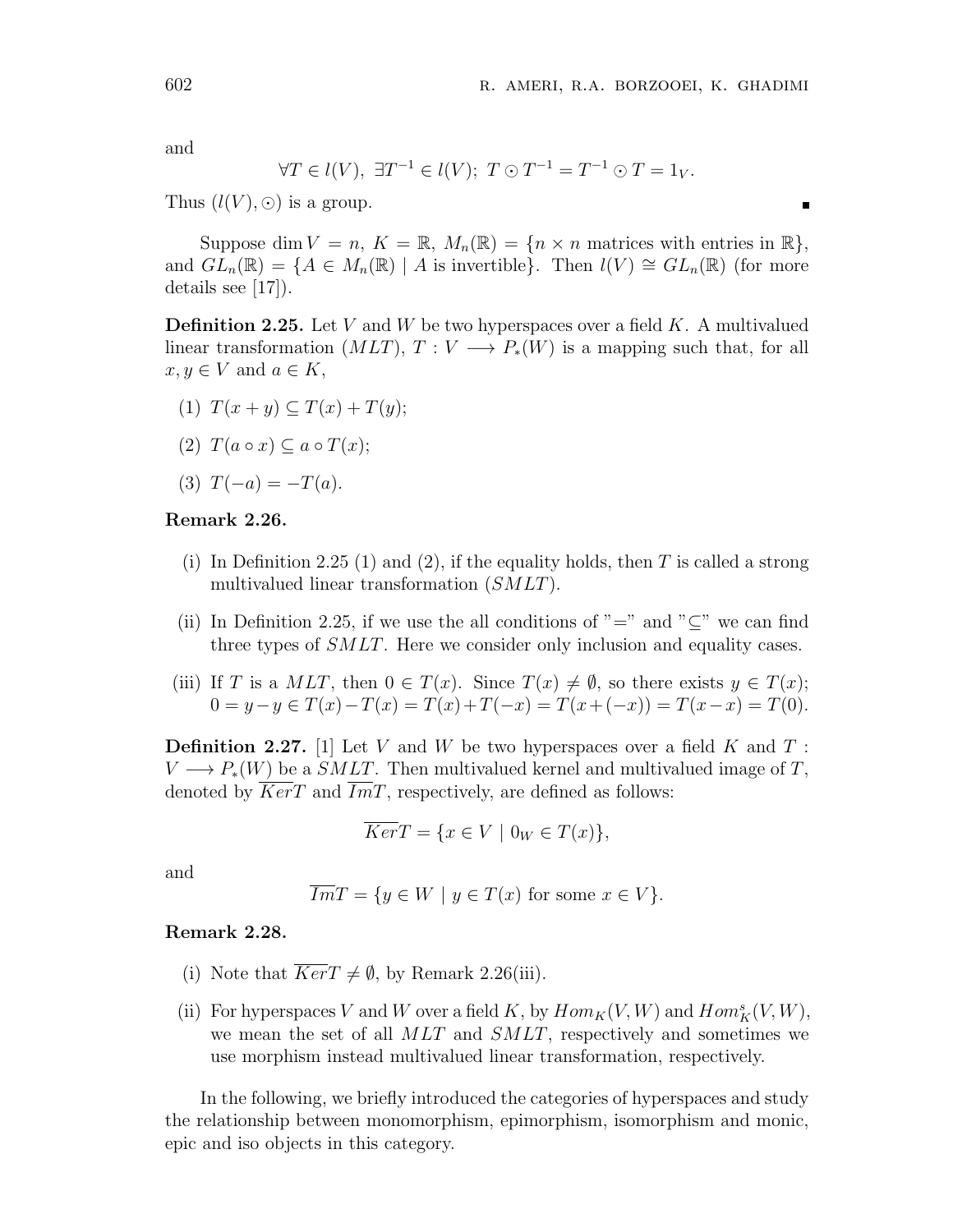**Definition 2.29.** The category of hyperspaces over a field K denoted by  $\mathcal{HV}_K$  is defined as follows:

- (1) The objects of  $\mathcal{HV}_K$  are all hyperspaces over  $K$ ;
- (2) For the objects *V* and *W* of  $\mathcal{HV}_K$ , the set of all morphisms from *V* to *W* denoted by  $Hom_K(V, W)$ , is the set of all  $MLT$  from V to W;
- (3) The composition  $S \odot T : V \longrightarrow P_*(W)$  of morphisms  $T : V \longrightarrow P_*(L)$  and  $S: L \longrightarrow P_*(W)$  is defined as follows:

$$
S \odot T(x) = ST(x) = \bigcup_{t \in T(x)} S(t).
$$

(4) For any object *V*, the morphism  $1_V: V \longrightarrow P_*(V)$ ,  $x \to \{x\}$  is the identity.

**Remark 2.30.** If in Definition 2.29(2), we replace  $Hom_K(V, W)$  by  $Hom_K^s(V, W)$ , the set of all  $SMLT$ , then we will obtain a new category, which it denotes by  $\mathcal{HV}_{K}^{s}$ . In fact,  $\mathcal{HV}_K^s \preceq \mathcal{HV}_K$  (by  $A \preceq B$  we mean *A* is a subcategory of *B*). Also, denote the category of all vector spaces over a field *K* by  $\mathcal{V}_K$ . Clearly,  $\mathcal{V}_K \preceq \mathcal{HV}_K^s$  (for more details see [1]).

**Definition 2.31.** Let  $T: V \longrightarrow P_*(W)$  be a *SMLT* of hyperspaces. We say that *T* is weakly injective if

$$
\forall x, y \in V, T(x) \cap T(y) \neq \emptyset \Rightarrow x = y.
$$

We say that *T* is strongly injective if

$$
\forall x, y \in V, T(x) = T(y) \Rightarrow x = y.
$$

**Remark 2.32.** Clearly, every weakly injective morphism is also strongly injective. Note that *T* is strongly injective, means that *T* is injective as a function with values in  $P_*(W)$ .

**Proposition 2.33.** *Let V and W be strongly left distributive hyperspaces such* that  $|1 \circ x| = 1$ , for all  $x \in V$ . If  $T : V \longrightarrow P_*(W)$  is monic in  $\mathcal{HV}_K^s$ , then T is *strongly injective.*

**Proof.** Suppose that  $T: V \longrightarrow P_*(W)$  is a monic. Fix  $x_1, x_2 \in V$  and let  $T(x_1) = T(x_2)$ . Define mappings  $\hat{x_1}, \hat{x_2} : K \longrightarrow P_*(V)$  by  $\hat{x_1}(a) = a \circ x_1$  and  $\hat{x}_2(a) = a \circ x_2$  (here *K* is viewed as a hyperspace).  $\hat{x}_1$  and  $\hat{x}_2$  are well-defined morphisms of hyperspaces since for all  $a, b \in K$ , and  $i \in \{1, 2\}$ , we have

$$
\hat{x}_i(a+b) = (a+b) \circ x_i = a \circ x_i + b \circ x_i = \hat{x}_i(a) + \hat{x}_i(b),
$$
  

$$
\hat{x}_i(ab) = (ab) \circ x_i = a \circ (b \circ x) = a \circ \hat{x}_i(b),
$$
  

$$
\hat{x}_i(-a) = (-a) \circ x_i = -(a \circ x_i) = -\hat{x}_i(a).
$$

Moreover,  $T\hat{x_1}(a) = T(a \circ x_1) = a \circ T(x_1) = a \circ T(x_2) = T(a \circ x_2) = T\hat{x_2}(a)$ , and hence  $\hat{x_1} = \hat{x_2}$ , since *T* is monic. In particular  $\hat{x_1}(1) = \hat{x_2}(1)$ , that  $1 \circ x_1 = 1 \circ x_2$ , then  $x_1 = x_2$ . Е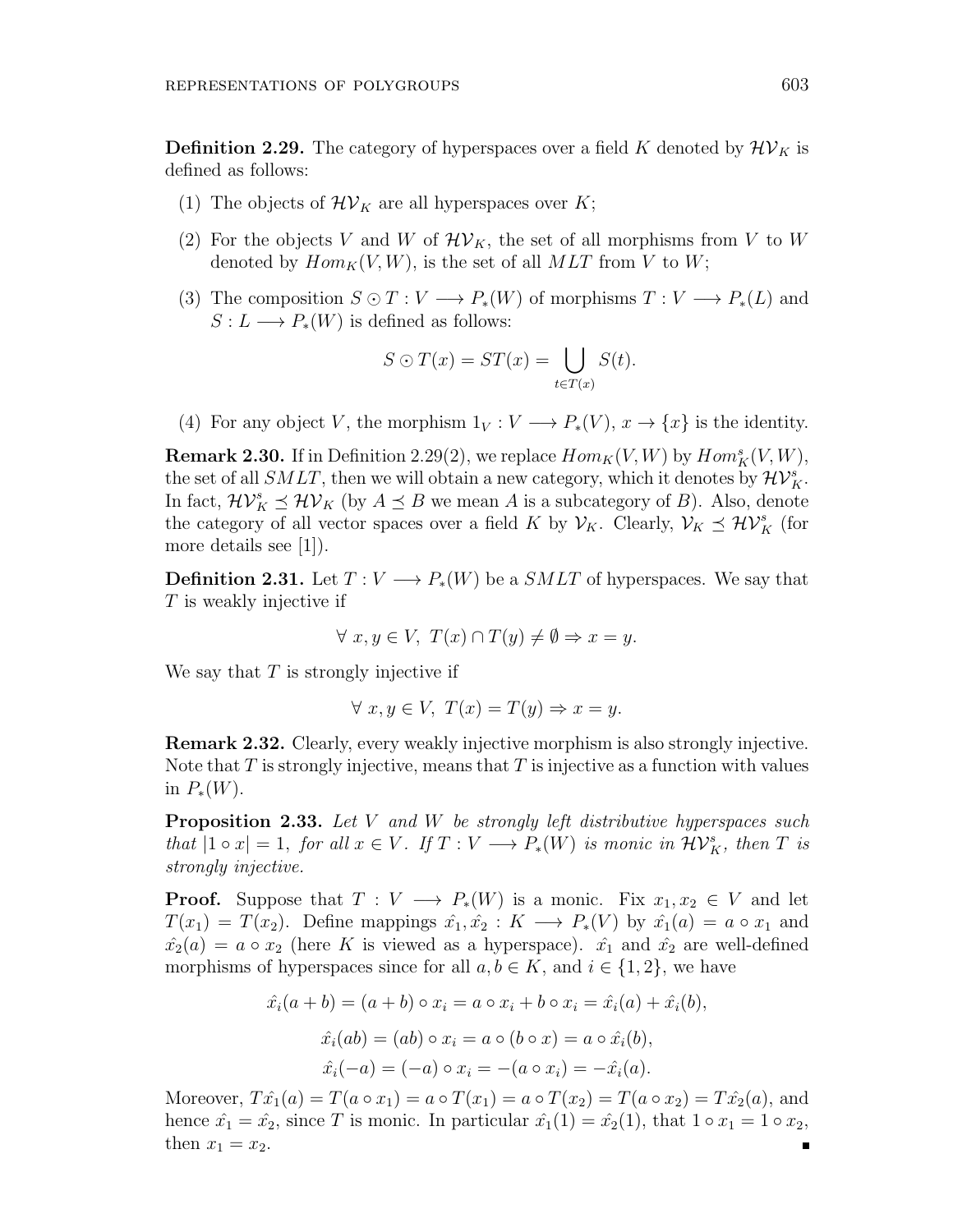**Proposition 2.34.** *In*  $\mathcal{HV}_K^s$ , *if*  $S: V \longrightarrow P_*(W)$  *is weakly injective, then it is a monic.*

**Proof.** Say  $S: V \longrightarrow P_*(W)$  is weakly injective and let  $T, U: Z \longrightarrow P_*(V)$  be two morphisms such that  $ST = SU$ . It suffices to show that  $T(x) = U(x)$ , for all  $x \in Z$ . Indeed fix  $x \in Z$  and  $y \in U(x)$ . Then  $S(y) \subseteq SU(x) = ST(x)$ , and therefore for some  $z \in T(x), S(y) \cap S(z) \neq \emptyset$ . Thus  $y = z$  and hence  $y \in T(x)$ . The other inclusion is proved analogously.

Similarly, we introduce the notions of weakly and strongly surjective. A morphism  $T: V \longrightarrow P_*(W)$  of hyperspaces is said to be weakly surjective if for every  $y \in W$  there exists  $x \in V$  such that  $y \in T(x)$  and is strongly surjective, if for every non-empty subset *Z* of *W*, there exists  $x \in V$  such that  $Z = T(x)$ .

**Remark 2.35.** Clearly, every strongly surjective morphism is weakly surjective. But the converse is not true. For example the identity function on every hyperspace is weakly surjective, but is not strongly surjective.

**Proposition 2.36.** *Let*  $T: V \longrightarrow P_*(W)$  *be a SMLT*:

- (i) If  $Z$  *is a subhyperspace of*  $V$ *, then*  $T(Z)$  *is also a subhyperspace of*  $W$ *.* In particular,  $\overline{Im}T$  is a subhyperspace of W.
- (ii) If *L* is a subhyperspace of *W*, then  $T^{-1}(L)$  is also a subhyperspace of *V containing*  $\overline{ker}T$ *, where*  $T^{-1}(L) = \{x \in V \mid T(x) \subseteq L\}$ *.*

**Proof.** Straightforward.

**Proposition 2.37.** In  $\mathcal{HV}_K^s$ , every epic is weakly surjective.

**Proof.** Suppose *T* is an epic. Define morphisms  $0, \pi : W \longrightarrow P_*(W/ImT)$  by  $0(a) = {\overline{0}}$  and  $\pi(x) = {\overline{x}}$ . Then:

$$
\pi T = {\overline{0}} = 0T,
$$

so that  $\pi = 0$ , thus  $\pi(x) = 0(x)$  and  $x + \overline{Im}T = 0 + \overline{Im}T$ , so  $x \in \overline{Im}T$  that is T is a weakly surjective.

**Proposition 2.38.** In  $\mathcal{HV}_K^s$ , if  $T: V \longrightarrow P_*(W)$  is a strongly surjective, then it *is epic.*

**Proof.** Let  $T: V \longrightarrow P_*(W)$  be a strongly surjective and  $S, U: W \longrightarrow P_*(Z)$  be two morphisms such that  $ST = UT$ . For a fixed  $y \in W$ , suppose  $x \in V$  be such that  $T(x) = \{y\}$ . Then

$$
S(y) = S(T(x)) = ST(x) = UT(x) = U(T(x)) = U(y).
$$

**Proposition 2.39.** Let V be a hyperspace such that  $|1 \circ x| = 1$  for all  $x \in V$ . *Then a morphism*  $T$  *in*  $\mathcal{HV}_K^s$  *is iso if and only if it is a single valued bijective morphism.*

$$
\blacksquare
$$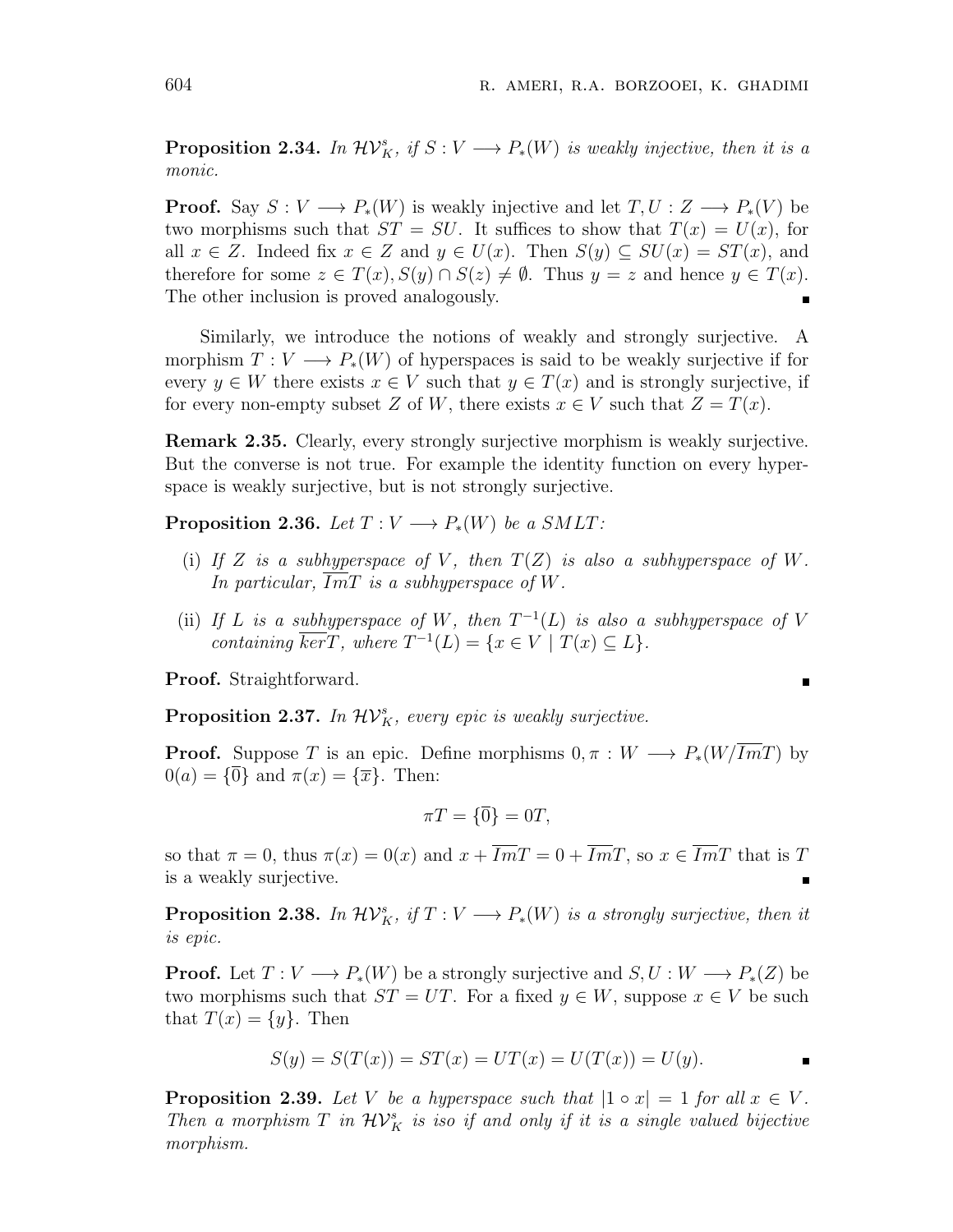**Proof.** First, suppose that  $T: V \longrightarrow P_*(W)$  is an iso in  $\mathcal{HV}_K^s$  and suppose that *T* is not single valued, that is for some  $x \in V$  there exist  $y_1, y_2 \in T(a)$  with  $y_1 \neq y_2$ . Since *T* is an iso, there exists a morphism  $S: W \longrightarrow P_*(V)$  such that  $TS = 1_W$  and  $ST = 1_V$ . In particular, *S* is an iso and thus it is strongly injective, by Proposition 2.33 Moreover,  $S(y_1) = \{x\}$  and  $S(y_2) = \{x\}$ , so that  $y_1 = y_2$ which is a contradiction. Hence T is single valued, strongly injective and weakly surjective by Propositions 2.33 and 2.37, and thus it is a bijective function.

Conversely, suppose that  $T: V \longrightarrow P_*(W)$  is a single valued bijective morphism. Define the mapping  $S: W \longrightarrow P_*(V)$  by  $S(y) = \{x\}$  if and only if  $T(x) = \{y\}$ . Clearly,  $TS = 1_W$  and  $ST = 1_V$ , and it is easy to check that *S* is a morphism in  $\mathcal{HV}_{K}^{s}$ . Now, for  $y_1, y_2 \in W$ , consider  $x_1, x_2 \in V$  such that  $T(x_1) = y_1$ and  $T(x_2) = y_2$ . Therefore

$$
x \in S(y_1 + y_2) \iff x = S(y_1 + y_2)
$$
  
\n
$$
\iff y_1 + y_2 = T(x)
$$
  
\n
$$
\iff T(x) = T(x_1) + T(x_2) = T(x_1 + x_2)
$$
  
\n
$$
\iff x = x_1 + x_2
$$
  
\n
$$
\iff x = S(y_1) + S(y_2).
$$

Thus,

$$
S(y_1 + y_2) = S(y_1) + S(y_2).
$$

Also,

$$
x_1 \in S(a \circ y) \iff x_1 = S(z) \text{ and } z \in a \circ y
$$
  

$$
\iff z = T(x_1) \text{ and } z \in a \circ y
$$
  

$$
\iff T(x_1) \in a \circ y = a \circ T(x_2) = T(a \circ x_2)
$$
  

$$
\iff x_1 \in a \circ x_2
$$
  

$$
\iff x_1 \in a \circ S(y).
$$

Therefore *S* is a morphism in  $\mathcal{HV}_{K}^{s}$ .

**Proposition 2.40.** *In*  $\mathcal{HV}_K^s$  *a morphism*  $T: V \longrightarrow P_*(W)$  *is weakly injective if and only if*  $KerT = \{0\}$ *.* 

**Proof.** First, let  $x \in Ker T$ . Then  $0 \in T(x)$ , also  $0 \in T(0)$  by Remark 2.26(iii). Thus  $T(0) \cap T(x) \neq \emptyset$  implies  $0 = x$ . Conversly, let  $x, y \in V$  such that  $T(x) \cap T(x)$  $T(y) \neq \emptyset$ . So, there exists  $z \in T(x) \cap T(y)$  and

$$
0 = z - z \in T(x) - T(y) = T(x - y) \Rightarrow x - y \in \overline{Ker}T = \{0\} \Rightarrow x = y.
$$

**Proposition 2.41.** *Let V and W be two left distributive hyperspaces over a field K* and  $T: V \longrightarrow P_*(W)$  be a *SMLT*. Then  $\overline{Ker}T$  *is a subhyperspace of V*.

**Proof.** Let  $x, y \in \overline{Ker}T$ . Then  $0 \in T(x)$  and  $0 \in T(y)$ , hence  $0 = 0 - 0 \in$  $T(x) - T(y) = T(x - y)$  and so  $x - y \in Ker T$ . Also for all  $a \in Ker T$ ,  $a \circ 0 \subseteq a \circ T(x)$ and by Proposition 2.10,  $a \circ 0 = \Omega_W$ . Also

$$
0 \in \Omega_W \subseteq a \circ T(x) = T(a \circ x).
$$

Therefore,  $a \circ x \in \overline{Ker}T$ . Thus  $\overline{Ker}T \leq V$ .

Ė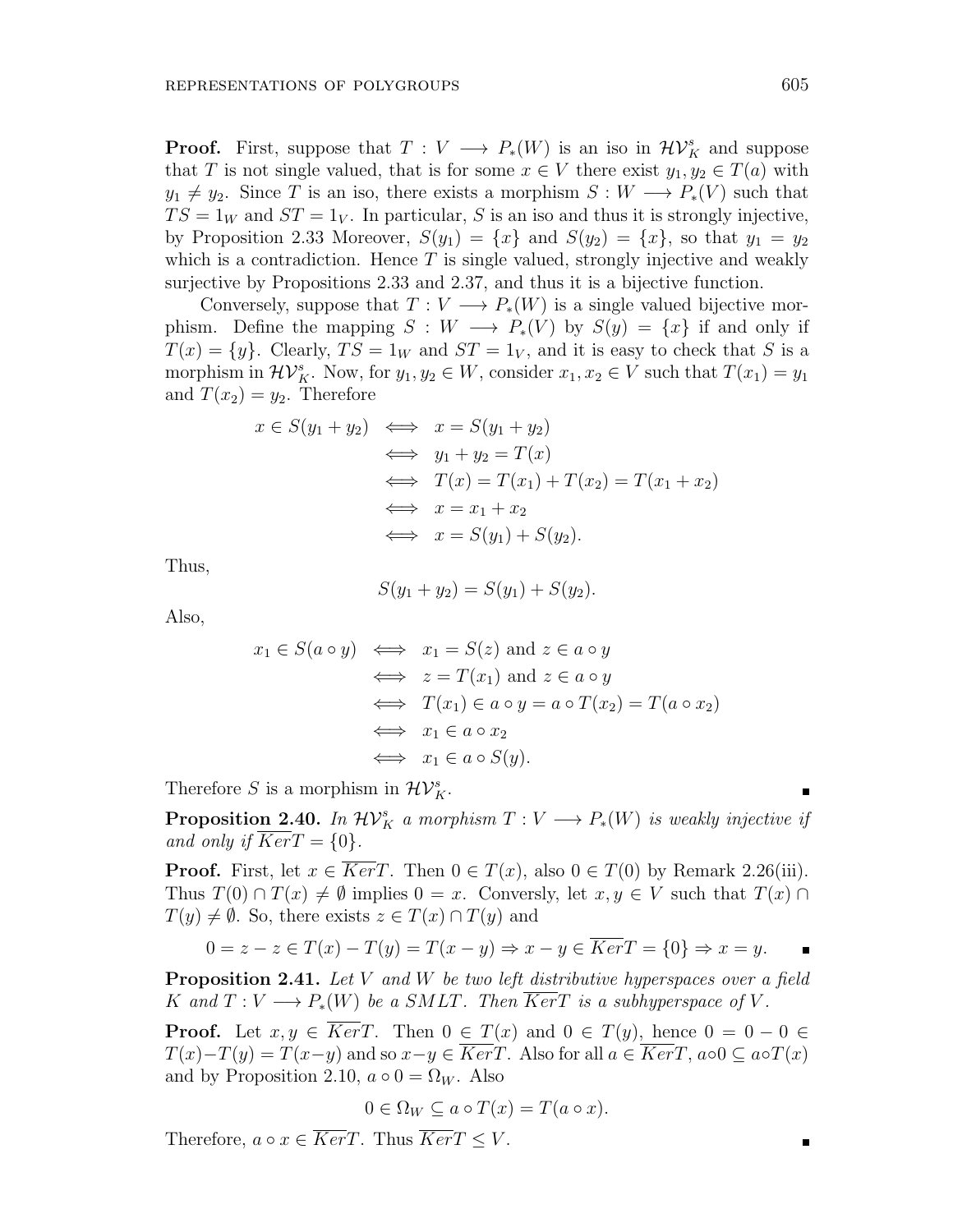#### **3. Representation of polygroups**

In the sequel, by *V* we mean a hyperspace over a field *K*.

**Definition 3.1.** A representation of a polygroup *P* is a homomorphism  $\varphi : P \longrightarrow$  $l(V)$  for some (finite-dimensional) non-zero hyperspace *V*. The dimension of *V* is called the degree of  $\varphi$ .

We usually write  $\varphi_g$  for  $\varphi(g)$  and  $\varphi_g(x)$ , or simply  $\varphi_g(x)$ , for the action of  $\varphi_g$ on  $x \in V$ .

**Definition 3.2.** Two representations  $\varphi : P \to l(V)$  and  $\psi : P \to l(W)$  are equivalent if there exists an isomorphism  $T: V \to W$  such that  $\psi_g = T \varphi_g T^{-1}$  for all  $g \in P$ , i.e.,  $\psi_g T = T \varphi_g$  for all  $g \in P$ . In this case, we write  $\varphi \sim \psi$ . In picture, we have the diagram



commutes.

**Definition 3.3.** Let  $\varphi: P \to l(V)$  be a representation. A subhyperspace  $W \leq V$ is *P*-invariant if, for all  $g \in P$  and  $w \in W$ , one has  $\varphi_g w \in W$ .

**Definition 3.4.** Suppose that representations  $\varphi^{(1)}$  :  $P \to l(V_1)$  and  $\varphi^{(2)}$  :  $P \to$  $l(V_2)$  are given. Then their direct sum

$$
\varphi^{(1)} \oplus \varphi^{(2)} : P \to l(V_1 \oplus V_2)
$$

is given by

$$
(\varphi^{(1)} \oplus \varphi^{(2)})_g(v_1, v_2) = (\varphi^{(1)}_g(v_1), \varphi^{(2)}_g(v_2)).
$$

**Definition 3.5.** A representation  $\varphi$  :  $P \to l(V)$  is said to be irreducible if the only *P*-invariant subhyperspaces of *V* are *{*0*}* and *V* .

**Definition 3.6.** Let *P* be a polygroup. A representation  $\varphi : P \to l(V)$  is said to be completely reducible if  $V = V_1 \oplus V_2 \oplus ... \oplus V_n$  where the  $V_i$  are non-zero *P*-invariant subhyperspaces and  $\varphi |_{V_i}$  are irreducible for all  $i = 1, ..., n$ .

Equivalently,  $\varphi$  is completely reducible if  $\varphi \sim \varphi^{(1)} \oplus \varphi^{(2)} \oplus ... \oplus \varphi^{(n)}$  where the  $\varphi^{(i)}$  are irreducible representations.

**Definition 3.7.** We say that  $\varphi$  is decomposable if  $V = V_1 \oplus V_2$  with  $V_1$  and  $V_2$ non-zero *P*-invariant subhyperspaces. Otherwise, *V* is called indecomposable.

**Lemma 3.8.** Let  $\varphi$  :  $P \to l(V)$  be equivalent to decomposable representation. *Then*  $\varphi$  *is decomposable.*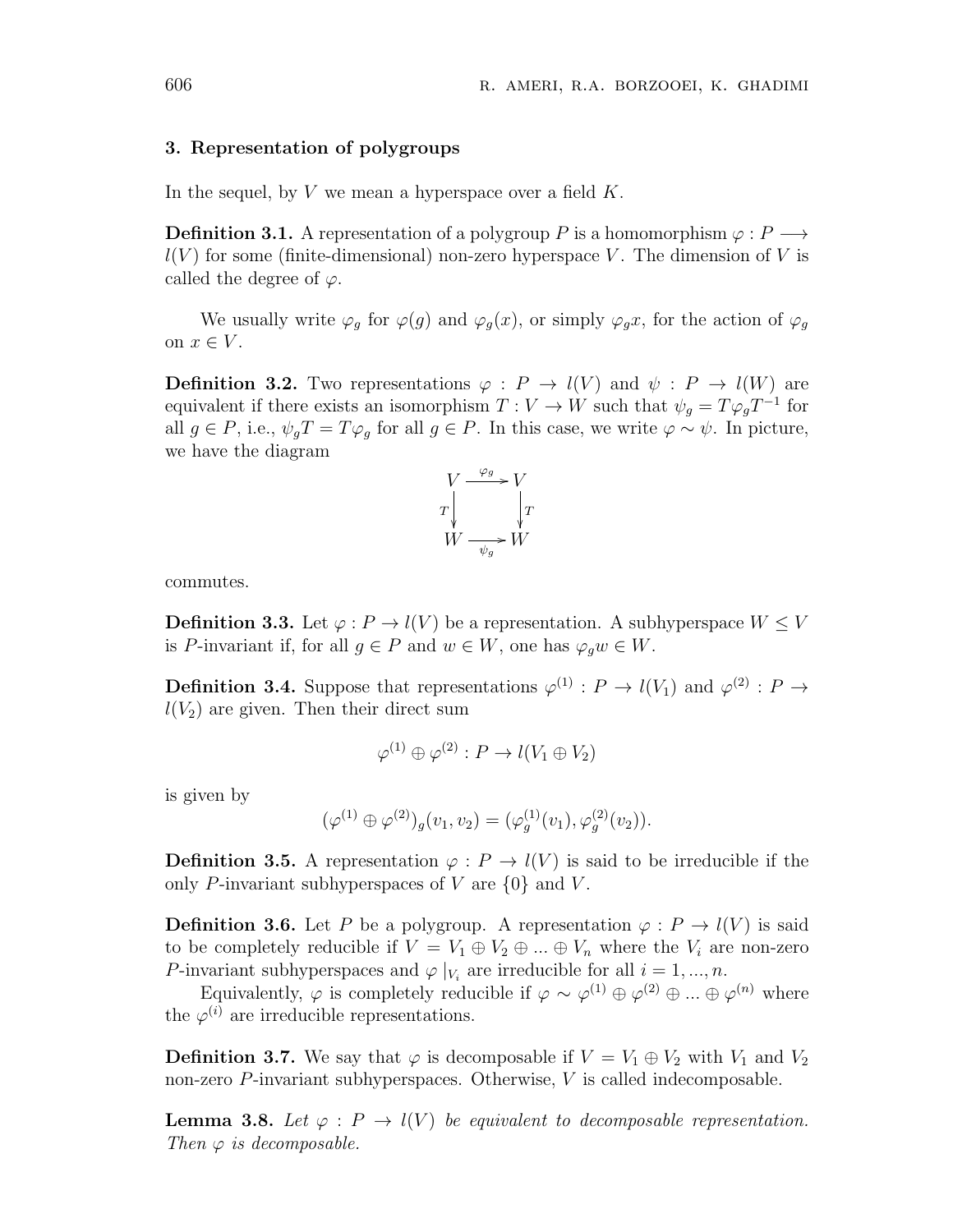**Proof.** Let  $\psi$ :  $P \to l(W)$  be a decomposable representation with  $\psi \sim \varphi$  and  $T: V \to W$  a hyperspace isomorphism with  $\varphi_g = T^{-1} \psi_g T$ . Suppose that  $W_1$  and  $W_2$  are non-zero invariant subhyperspaces of *W* with  $W = W_1 \oplus W_2$ . Since *T* is an equivalence we have



commutes, i.e.,  $T\varphi_g = \psi_g T$ , for all  $g \in P$ . Let  $V_1 = T^{-1}(W_1)$  and  $V_2 = T^{-1}(W_2)$ . First we claim  $V = V_1 \oplus V_2$ , Indeed, if  $v \in V_1 \cap V_2$ , then  $Tv \in W_1 \cap W_2 = \{0\}$ and so  $Tv = 0$ . But *T* is injective so this implies  $v = 0$ . Next, if  $v \in V$ , then  $Tv = w_1 + w_2$  for some  $w_1 \in W_1$  and  $w_2 \in W_2$ . Then  $v = T^{-1}w_1 + T^{-1}w_2 \in V_1 + V_2$ . Thus  $V = V_1 \oplus V_2$ .

Next, we show that  $V_1$  and  $V_2$  are *P*-invariant. If  $v \in V_i$  such that  $i \in \{1, 2\}$ , then  $\varphi_g v = T^{-1} \psi_g T v$ . But  $T v \in W_i$  implies  $\psi_g T v \in W_i$ , since  $W_i$  is P-invariant. Therefore, we conclude that  $\varphi_g v = T^{-1} \psi_g T v \in T^{-1}(W_i) = V_i$ , as required.

Similarly, we have the following results, whose proofs we omit.

**Lemma 3.9.** Let  $\varphi$  :  $P \to l(V)$  be equivalent to an irreducible representation. *Then*  $\varphi$  *is irreducible.* 

**Lemma 3.10.** Let  $\varphi$ :  $P \to l(V)$  be equivalent to a completely reducible represen*tation.* Then  $\varphi$  *is completely reducible.* 

#### **4. Weak representation of polygroups**

**Definition 4.1.** A weak representation of a polygroup *P* is a homomorphism  $\varphi$ :  $P \longrightarrow L(V)$  for some (finite-dimensional) non-zero hyperspace *V* such that  $L(V) = \{T : V \longrightarrow P_*(V) \mid T \text{ is } MLT\}$ . The dimension of *V* is called the degree of *φ*.

If  $T: V \longrightarrow P_*(W)$  is a  $MLT$ , then *T* induced a map  $\overline{T}: P_*(V) \longrightarrow P_*(W)$ by  $\overline{T}(A) = \bigcup_{a \in A} T(a).$ 

**Definition 4.2.** Two weak representations  $\varphi : G \to L(V)$  and  $\psi : G \to L(W)$ are equivalent if there exists an iso  $T: V \to P_*(W)$  such that  $\overline{\psi_q}T = \overline{T}\varphi_q$  for all  $g \in P$ . In this case, we write  $\varphi \sim \psi$ . In picture, we have the diagram



commutes.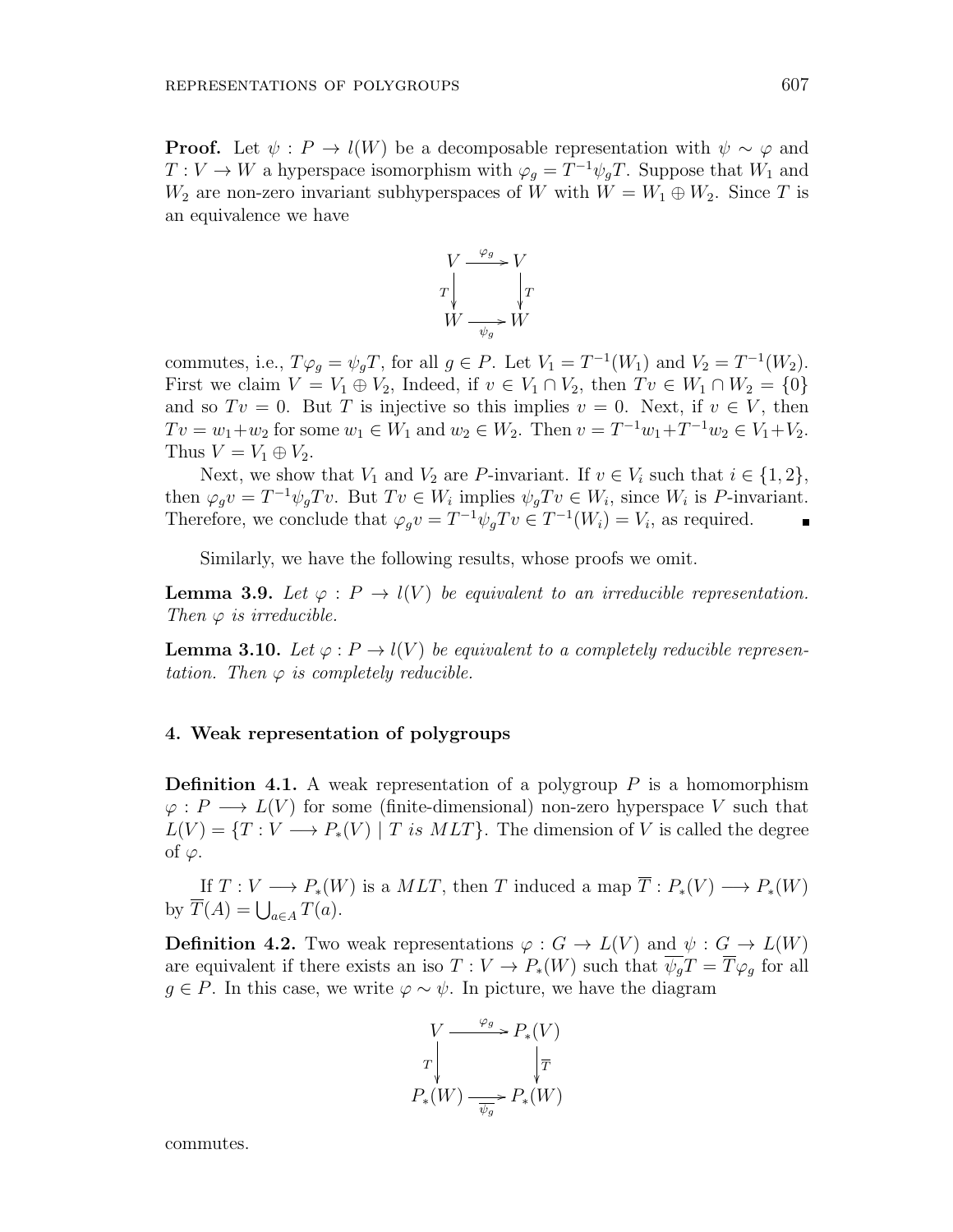**Definition 4.3.** Let  $\varphi: P \to L(V)$  be a weak representation. A subhyperspace *W* ≤ *V* is weak *P*-invariant if, for all *g* ∈ *P* and *w* ∈ *W*, one has  $\varphi_q w \cap W \neq \emptyset$ .

**Definition 4.4.** Let  $\varphi: P \to L(V)$  be a weak representation. A a subhyperspace  $W \leq V$  is *P*-invariant if, for all  $g \in P$  and  $w \in W$ , one has  $\varphi_q w \subseteq W$ .

**Remark 4.5.** *Clearly P-invariant subhyperspace is weak P-invariant subhyperspace.*

**Definition 4.6.** Suppose that weak representations  $\varphi^{(1)} : P \to L(V_1)$  and  $\varphi^{(2)}$ :  $P \to L(V_2)$  are given. Then their direct sum

$$
\varphi^{(1)} \oplus \varphi^{(2)} : P \to L(V_1 \oplus V_2)
$$

is given by

$$
(\varphi_g^{(1)} \oplus \varphi^{(2)})_g(v_1, v_2) = (\varphi_g^{(1)}(v_1), \varphi_g^{(2)}(v_2)).
$$

**Definition 4.7.** A weak representation  $\varphi : P \to L(V)$  is said to be weak irreducible if the only weak *P*-invariant subhyperspaces of *V* are *{*0*}* and *V* .

**Definition 4.8.** A weak representation  $\varphi : P \to L(V)$  is said to be irreducible if the only *P*-invariant subhyperspaces of *V* are 0 and *V* .

**Definition 4.9.** Let P be a polygroup. A weak representation  $\varphi: P \to L(V)$  is said to be completely reducible if  $V = V_1 \oplus V_2 \oplus ... \oplus V_n$  where the  $V_i$  are non-zero *P*-invariant subhyperspaces and  $\varphi |_{V_i}$  are irreducible for all  $i = 1, ..., n$ .

Equivalently,  $\varphi$  is completely reducible if  $\varphi \sim \varphi^{(1)} \oplus \varphi^{(2)} \oplus ... \oplus \varphi^{(n)}$  where the  $\varphi^{(i)}$  are irreducible representations.

**Definition 4.10.** We say that  $\varphi$  is decomposable if  $V = V_1 \oplus V_2$  with  $V_1$  and  $V_2$ non-zero *P*-invariant subhypervector spaces. Otherwise, *V* is called indecomposable.

**Proposition 4.11.** *Let V be a strongly left distributive hyperspace such that*  $|1 \circ x| = 1$ , *for all*  $x \in V$ , *and*  $\varphi : P \to L(V)$  *be equivalent to decomposable representation. Then*  $\varphi$  *is decomposable.* 

**Proof.** Let  $\psi$  :  $P \to L(W)$  be a decomposable representation with  $\psi \sim \varphi$  and  $T: V \to P_*(W)$  a hyperspace iso with  $\overline{T}\varphi_g = \overline{\psi_g}T$ . Suppose that  $W_1$  and  $W_2$ are non-zero *P*-invariant subhyperspaces of *W* with  $W = W_1 \oplus W_2$ . Since *T* is an equivalence we have

$$
V \xrightarrow{\varphi_g} P_*(V)
$$
  
\n
$$
T \downarrow \qquad \qquad \downarrow \overline{T}
$$
  
\n
$$
P_*(W) \xrightarrow{\overline{\psi_g}} P_*(W)
$$

commutes, i.e.,  $\overline{T}\varphi_g = \overline{\psi_g}T$ , for all  $g \in G$ . Let  $V_1 = T^{-1}(W_1)$  and  $V_2 = T^{-1}(W_2)$ . First we claim  $V = V_1 \oplus V_2$ , Indeed, if  $v \in V_1 \cap V_2$ , then  $T(v) \in W_1 \cap W_2 = \{0\}$ and so  $Tv = \{0\}$ . But *T* is monic by Proposition 2.33 implies  $v = 0$ . Next, if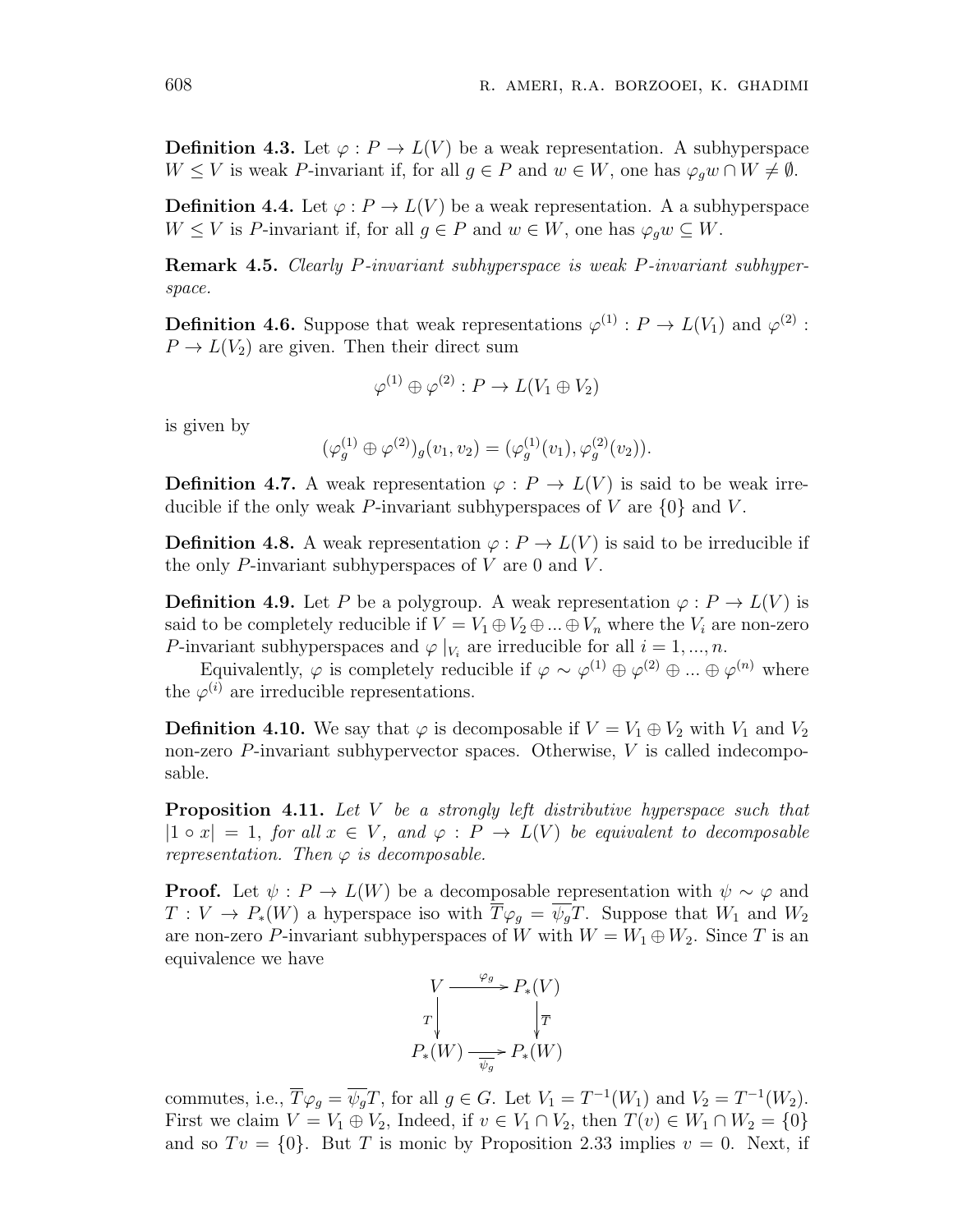$v \in V$ , then for all  $w \in Tv$ ,  $w = w_1 + w_2$  for some  $w_1 \in W_1$  and  $w_2 \in W_2$ . Then  $v \in T^{-1}(w) = T^{-1}(w_1) + T^{-1}(w_2) \subseteq V_1 + V_2$ . Thus  $V = V_1 \oplus V_2$ .

Next, we show that  $V_1$  and  $V_2$  are *P*-invariant. If  $v \in V_i$  such that  $i \in \{1, 2\}$ , then  $T\varphi_g v = \psi_g Tv$ . But  $Tv \subseteq W_i$  implies  $\psi_g Tv \subseteq W_i$  since  $W_i$  is P-invariant. Therefore, we conclude that  $\overline{T}\varphi_g v = \overline{\psi_g}Tv \subseteq W_i$ , thus  $\bigcup_{a \in \varphi_g v} T(a) \subseteq W_i$ . Therefore  $Ta \subseteq W_i$  and  $a \in T^{-1}(W_i) = V_i$ , for all  $a \in \varphi_g v$ . Then  $\varphi_g v \subseteq V_i$ , as required.

Similarly, we have the following results, whose proofs was omitted.

**Proposition 4.12.** Let  $\varphi$ :  $P \to L(V)$  be equivalent to an irreducible weak repre*sentation.* Then  $\varphi$  *is irreducible.* 

**Proposition 4.13.** Let  $\varphi : P \to L(V)$  be equivalent to a completely reducible *weak representation. Then*  $\varphi$  *is completely reducible.* 

**Acknowledgements.** This research is partially supported by the "Algebraic Hyperstructure Excellence, Tarbiat Modares University, Tehran, Iran" and "Research Center in Algebraic Hyperstructures and Fuzzy Mathematics, University of Mazandaran, Babolsar, Iran ".

#### **References**

- [1] Ameri, R., *On categories of hypergroups and hypermodules*, Journal of Discrete Mathematical Science and Cryptography, 6 (2-3) (2003), 121-132.
- [2] Ameri, R., Dehghan, O.R., *On dimension of hypervector spaces*, European Journal of Pure and Applied Mathematics, 1 (2) (2008), 32-50.
- [3] Ameri, R., Norouzi, M., *On multiplication* (*m, n*)*-hypermodules*, European Journal of Combinatorics, 44 (2015), 153-171.
- [4] Ameri, R., Norouzi, M., *New fundamental relation of hyperrings*, European Journal of Combinatorics, 34 (2013), 884–891.
- [5] Ameri, R., Norouzi, M., *Prime and primary hyperideals in Krasner*, European Journal of Combinatorics, 34 (2013), 379–390.
- [6] Ameri, R., Rosenberg, I.G., *Congruences of multialgebras*, Multivalued Logic and Soft Computing, 15 (5-6) (2009), 525-536.
- [7] Ameri, R., Zahedi, M.M., *Hyperalgebraic systems*, Italian Journal of Pure and Applied Mathematics, 6 (1999), 21-32.
- [8] Bonansinga, P., *Sugli ipergruppi quasicanonici,* Atti Soc. Pelor. Sc. Fis. Mat. Nat., 27 (1981), 9-17.